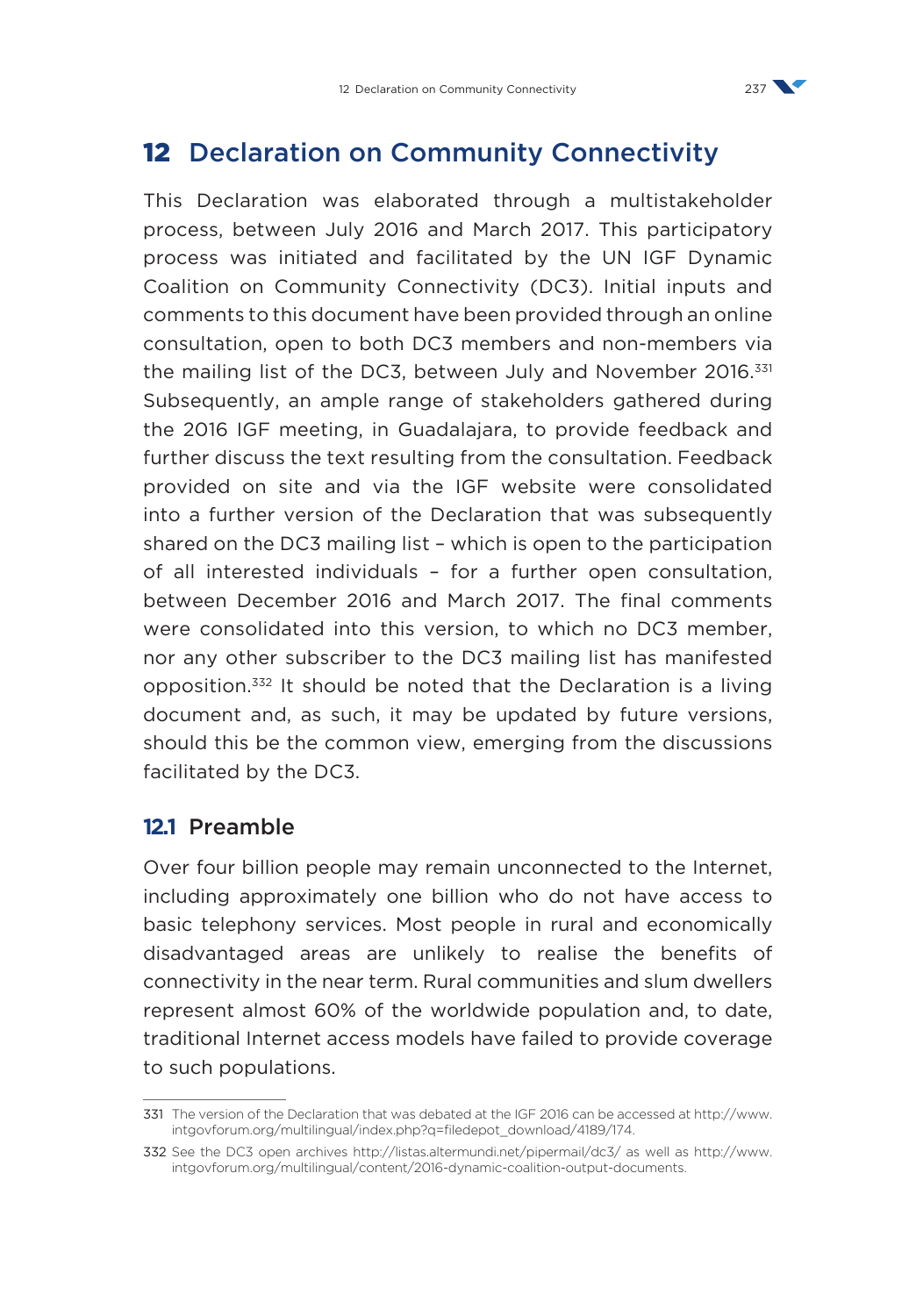

To reverse these trends, it is necessary to create appropriate frameworks that allow communities and local entrepreneurs to solve their own connectivity challenges. Bottom-up strategies that embrace non-discriminatory treatment of data traffic and diversity in the first mile can empower individuals and communities, allowing them to play an active role as co-creators of local Internet and communication infrastructure. We acknowledge that communication technology does not have a neutral impact and can exacerbate unequal power relations in the community, and so community networks should strive to implement more inclusive and just alternatives.

## **12.2** Connectivity

Connectivity is the ability to reach all endpoints connected to the Internet without any form of restriction on the data-packets exchanged, enabling end-users to run any application, access and share any type of content and service via any device as long as this does not harm the rights of others. Connectivity is the goal of the Internet.

### **12.3** Community Networks

We embrace the potential of community networks as a vehicle for transformation that increases the agency of all community members, including by fostering gender-balance. Community networks are structured to be open, free, and to respect network neutrality. Such networks rely on the active participation of local communities in the design, development, deployment, and management of shared infrastructure as a common resource, owned by the community, and operated in a democratic fashion. Community networks can be operationalised, wholly or partly, through individuals and local stakeholders, NGO's, private sector entities, and/or public administrations. Community networks are recognised by:

**a** Collective ownership: the network infrastructure is managed as a common resource by the community where it is deployed;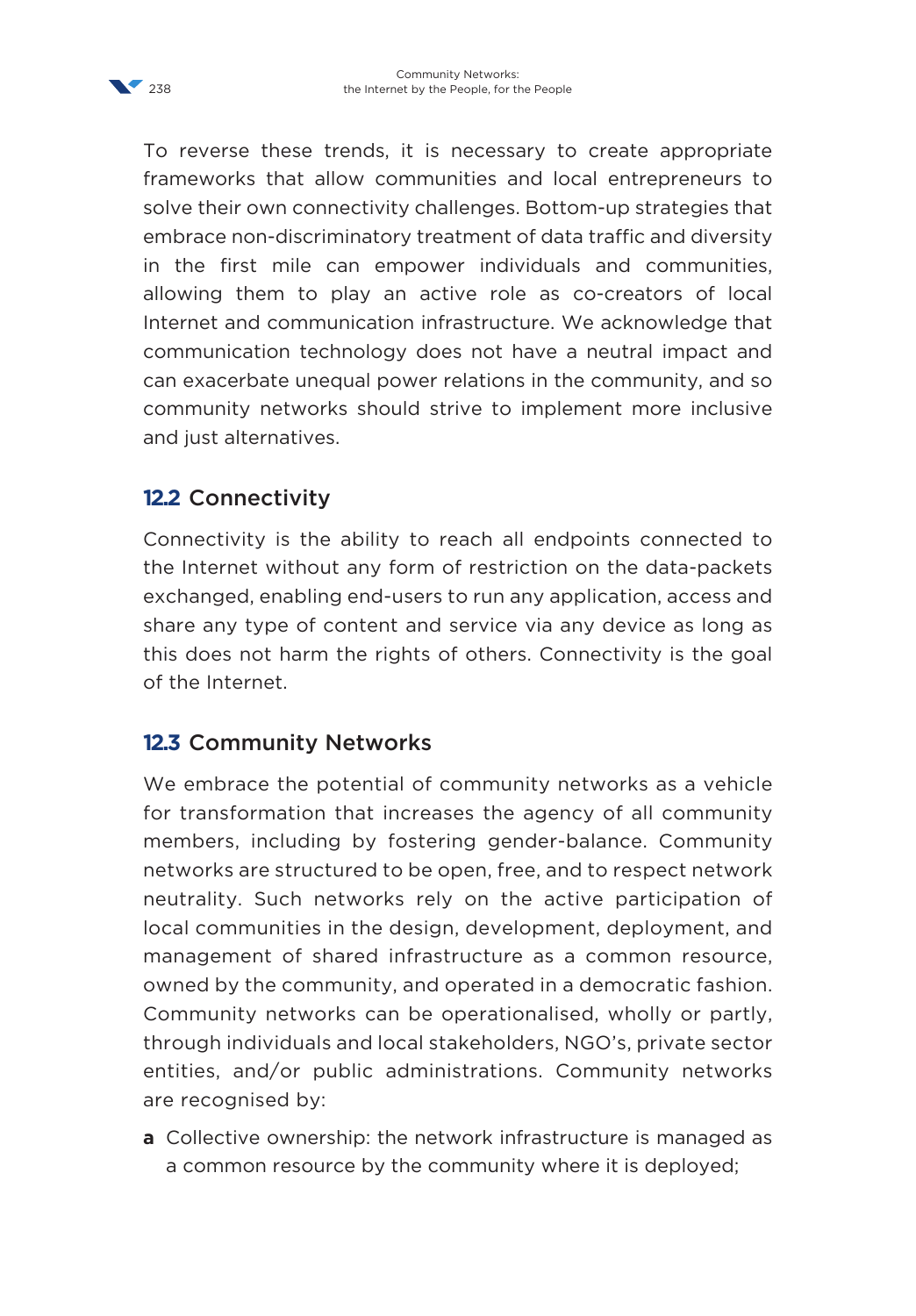

- **b** Social management: the network infrastructure is technically operated by the community;
- **c** Open design: the network implementation and management details are public and accessible to everyone;
- **d** Open participation: anyone is allowed to extend the network, as long as they abide by the principles and design of the network;
- **e** Promotion of peering and transit: community networks should, whenever possible, be open to settlement-free peering agreements;
- **f** Promotion of the consideration of security and privacy concerns while designing and operating the network;
- **g** Promotion of the development and circulation of local content in local languages, thus stimulating community interactions community development.

#### **12.4** Community Network Participants

Community network members are considered active participants, and should be considered both producers and users of content, applications, and services. Notably, community network participants must:

- **a** Have the freedom to use the network for any purpose as long as they do not harm the operation of the network itself, overburden the network, the rights of other participants, or the principles of neutrality that allow content and services to flow without deliberate interference;
- **b** Have the right to know the technical details and operation of the network and its components, and to share knowledge of its mechanisms and principles;
- **c** Have the right to offer services and contents to the network, while establishing their own terms;
- **d** Have the right to join the network, and the obligation to extend this set of rights to anyone according to these same terms.
- **e** Promote full gender balance